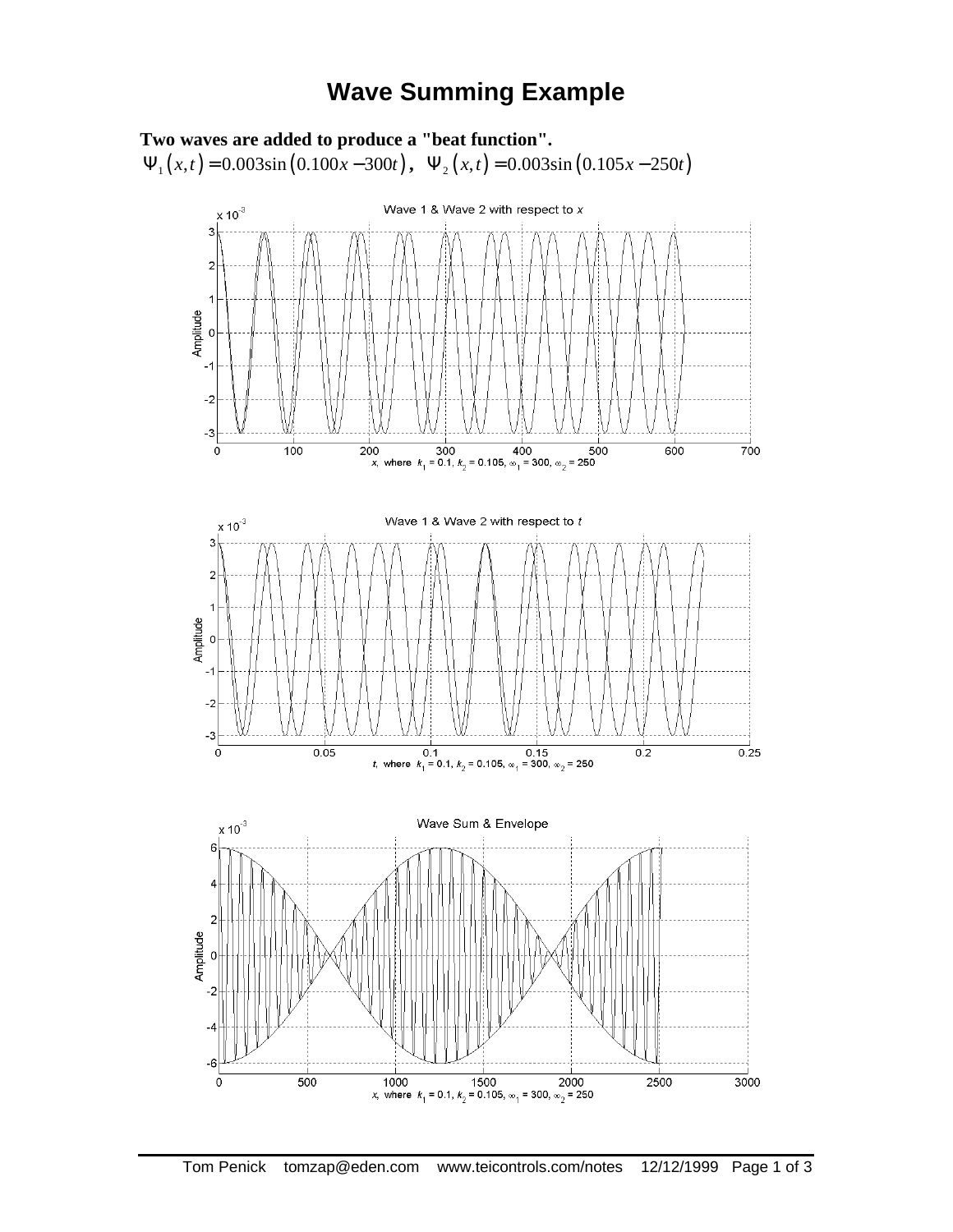## Matlab Code:

```
function wavesum(Amplitude,k1,k2,Omega1,Omega2)
% wavesum(Amplitude,k1,k2,Omega1,Omega2)
% This function creates three wave function plots.
% 1) Two wave functions are plotted with respect to x
% 2) Two wave functions are plotted with respect to t
% 3) The sum of the two wave functions is plotted along
% with the function envelope.
PlotWindowSize = [1400,550]; % plot window size in pixels
X=[ ]; Y1=[ ]; Y2=[ ]; X=0; t=0; * * initialize variables
Dk = k1-k2; Dw = Omega1-Omega2;
Kav = (k1+k2)/2; Wav = (Omega1+Omega2)/2;
Domain1 = 4*pi/abs(Dk); % domain to be plotted - sum and envelope
Domain2 = 20*pi/abs(Kav);<br>
8 domain to be plotted - waves with respect to x<br>
8 domain to be plotted - waves with respect to t
Domain3 = 20*pi/abs(Wav);<br>Resolution = .0005;<br>8 sets the resolution
                                                     % sets the resolution
while x < Domain1, \frac{1}{2} and \frac{1}{2} fill the matrices
% ***************** THE EQUATIONS FOR SUM AND ENVELOPE: **********************************************
y1 = 2*Amplitude * cos((Dk/2)*x - (Dw/2)*t) * cos(Kav*x - Wav*t);
y2 = 2*Amplitude * cos((Dk/2)*x - (Dw/2)*t);
X = [X,x]; Y1 = [Y1,y1]; Y2 = [Y2,y2]; % form matrices for X and complex Y values
x = x+(Domain1*Resolution); % controls the resolution of the plots
                                                    end % end of "while" statements
% **************** THE PLOT OF SUM AND ENVELOPES ********************************************************
figure('Position',[10 100 PlotWindowSize(1) PlotWindowSize(2)])
hold on
plot(X,Y1); plot(X,Y2); plot(X,-Y2); % variables to plot
set(gca,'FontSize',16)
grid on % make the grid visible
xlimits = get(gca,'Xlim');
\begin{split} & \texttt{plimits} = \texttt{get}(\texttt{gca}, \texttt{Ylim}^*) \, ; \\ & \texttt{set}(\texttt{gca}, \texttt{Ylim}^*, \texttt{plimits*1.1}) \, ; \end{split}% add a buffer at the top and bottom of the plot
title('Wave Sum & Envelope','FontSize',18,'Color',[0 0 0])
\texttt{xStr} = [\text{istr}, \text{ where } {\ite}_{1} = \texttt{Str}(k1) \text{ list}_{2} = \texttt{max}(\k2) \text{ } \omega_{1} = \texttt{Str}(k2) \text{ } \omega_{2} = \texttt{Str}(k2) \text{ if } \omega_{1} = \texttt{Str}(k3) \text{ if } \omega_{2} = \texttt{Str}(k4) \text{ if } \omega_{1} = \texttt{Str}(k5) \text{ if } \omega_{2} = \texttt{Str}(k6) \text{ if } \omega_{1} = \texttt{Str}(k7) \text{ if } \omega_{2} = \texttt{Str}(k8) \text{ if } \omega_{1}num2str(Omega) ', \omega_{2} = ' num2str(Omega) ];
xlabel(xStr,'FontSize',14, 'Color',[0 0 0])
ylabel('Amplitude','FontSize',16, 'Color',[0 0 0])
hold off
% **************** WAVE 1 & WAVE 2 **********************************************************************
X=[ ]; Y1=[ ]; Y2=[ ]; x=0; t=0; * * reinitialize variables
while x < Domain2, \frac{1}{2} and \frac{1}{2} and \frac{1}{2} and \frac{1}{2} and \frac{1}{2} and \frac{1}{2} and \frac{1}{2} and \frac{1}{2} and \frac{1}{2} and \frac{1}{2} and \frac{1}{2} and \frac{1}{2} and \frac{1}{2} and \frac{1}{2} and \frac{1}{2% ***************** THE EQUATIONS BEFORE SUMMING: *****************************************************
y1 = Amplitude * cos(k1*x - Omegal*t);
y2 = Amplitude * cos(k2*x - Omega2*t);
X = [X,x]; Y1 = [Y1,y1]; Y2 = [Y2,y2]; % form matrices for X and complex Y values x = x + (Domain2*Resolution); % controls the resolution of the plots
x = x + (Domain2*Resolution);<br>
x = x + (Domain2*Resolution);<br>
x = x + (Domain2*Resolution);<br>
x = x + (Domain2*Resolution);<br>
x = x + (Domain2*Resolution);
                                                    % end of "while" statements
```